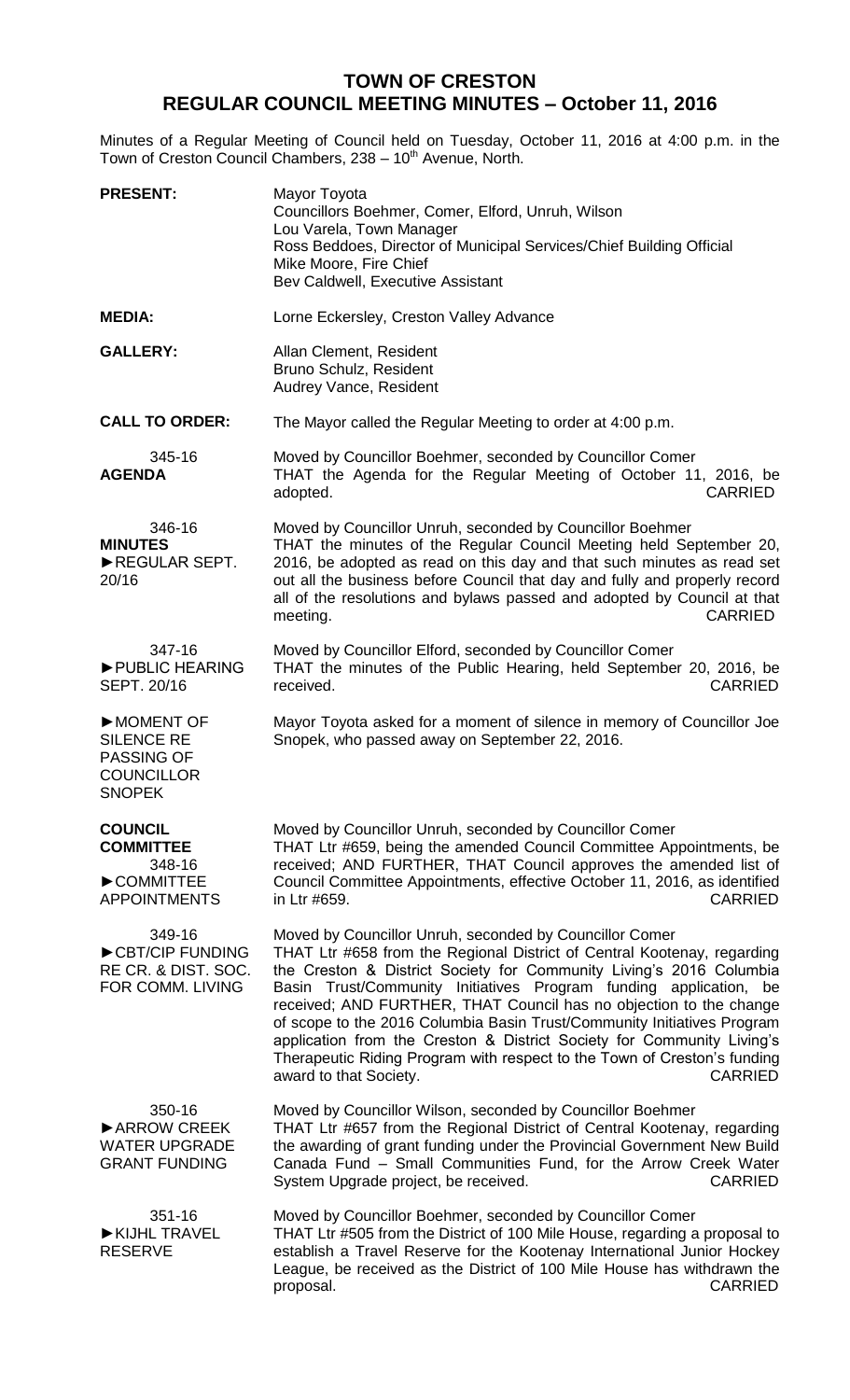| 352-16<br>C2C FALL INTAKE                                                       | Moved by Councillor Boehmer, seconded by Councillor Wilson<br>THAT Ltr #615 from the Union of BC Municipalities, regarding the Fall<br>intake of the 2016/17 Regional Community to Community (C2C) Forum<br><b>CARRIED</b><br>program, be received.                                                                                                                                                                                                                                                                                                                                                                                                                                                                                                                                                                                                                                                                                                                                                                                                                                                            |
|---------------------------------------------------------------------------------|----------------------------------------------------------------------------------------------------------------------------------------------------------------------------------------------------------------------------------------------------------------------------------------------------------------------------------------------------------------------------------------------------------------------------------------------------------------------------------------------------------------------------------------------------------------------------------------------------------------------------------------------------------------------------------------------------------------------------------------------------------------------------------------------------------------------------------------------------------------------------------------------------------------------------------------------------------------------------------------------------------------------------------------------------------------------------------------------------------------|
| 353-16<br>STOP OF<br><b>INTEREST SIGNS</b>                                      | Moved by Councillor Wilson, seconded by Councillor Boehmer<br>THAT Ltr #622 from the Ministry of Transportation & Infrastructure,<br>seeking nominations for new Stop of Interest Signs, be received.<br><b>CARRIED</b>                                                                                                                                                                                                                                                                                                                                                                                                                                                                                                                                                                                                                                                                                                                                                                                                                                                                                        |
| 354-16<br>CANADA POST<br><b>REVIEW</b>                                          | Moved by Councillor Elford, seconded by Councillor Unruh<br>THAT Ltr #632 from the Canadian Union of Postal Workers, regarding the<br><b>CARRIED</b><br>Canada Post Review, be received.                                                                                                                                                                                                                                                                                                                                                                                                                                                                                                                                                                                                                                                                                                                                                                                                                                                                                                                       |
| 355-16<br>DONATION OF<br><b>SAND</b>                                            | Moved by Councillor Boehmer, seconded by Councillor Unruh<br>THAT Ltr #637 from the First Creston Scouts, requesting a donation of<br>sand, be received; THAT Council approves a donation of twelve yards of<br>sand, to be delivered to the Creston Branch of Scouts Canada, at a cost of<br>\$275.00; AND FURTHER, THAT \$275.00 be transferred from Council's<br>Discretionary Grant fund, to the Public Works budget, for the cost of the<br>sand, manpower, equipment and delivery of the sand.<br><b>CARRIED</b>                                                                                                                                                                                                                                                                                                                                                                                                                                                                                                                                                                                         |
| 356-16<br>CANFOR RE<br>PUBLIC CONSULT.                                          | Moved by Councillor Elford, seconded by Councillor Boehmer<br>THAT Ltr #643 from the Canadian Forest Products Ltd. (Canfor), seeking<br>comments (public consultation) on the proposed forest development<br>activities within the East Kootenay operating area, be referred to the<br>Creston Valley Forest Corporation, requesting they provide Council with<br>their comments prior to the October 25, 2016 Regular Council Meeting.<br><b>CARRIED</b>                                                                                                                                                                                                                                                                                                                                                                                                                                                                                                                                                                                                                                                      |
| 357-16<br>CENTRAL KOOT.<br><b>FOOD POLICY</b><br><b>COUNCIL</b>                 | Moved by Councillor Boehmer, seconded by Councillor Comer<br>THAT Ltr #642 from the Central Kootenay Food Policy Council, inviting<br>applications from residents of the Central Kootenay to sit on the Inaugural<br>Food Policy Council, be referred to the Fields Forward Committee for<br>consideration as Council encourages support of the Central Kootenay<br>Food Policy Council.<br><b>CARRIED</b>                                                                                                                                                                                                                                                                                                                                                                                                                                                                                                                                                                                                                                                                                                     |
| 358-16<br>$\blacktriangleright$ DVP RE 1340 – 1 <sup>ST</sup><br>AVE. NORTHWEST | Moved by Councillor Elford, seconded by Councillor Unruh<br>THAT Ltr. #652 from Al Brent Cherowka, being a Development Variance<br>Permit Application for the property located at $1340 - 1$ <sup>st</sup> Avenue Northwest,<br>be received; THAT Council consider the application for a Development<br>Variance Permit DVP #02/16 to AI Brent Cherowka (the owner) for the<br>property legally described as Lot 2, District Lot 892, Kootenay District, Plan<br>NEP23427, except Plan NEP80334 (1340 – 1 <sup>st</sup> Avenue Northwest), to vary<br>Zoning Bylaw No. 1123, Zone R-5, Rural Residential, Section 2.3.i)<br>Minimum Setbacks, "Principal and Accessory Buildings, rear lot line<br>setback of 7.6 metres" to "Principal and Accessory Buildings, rear lot line<br>setback of 0.0 metres", to allow for the construction of a workshop addition<br>within the setback area; AND FURTHER, THAT staff is directed to proceed<br>with the required public notice for the Development Variance Permit<br>Application to vary the rear yard setback from 7.6 metres to 0.0 metres.<br><b>CARRIED</b> |
| 359-16<br>ACTING MAYOR<br>NOVEMBER 2016                                         | Moved by Councillor Elford, seconded by Councillor Boehmer<br>THAT Councillor Wilson be appointed as Acting Mayor for the month of<br>November 2016.<br><b>CARRIED</b>                                                                                                                                                                                                                                                                                                                                                                                                                                                                                                                                                                                                                                                                                                                                                                                                                                                                                                                                         |
| 360-16<br>RAILWAY BLVD.<br><b>SIDEWALK</b>                                      | Moved by Councillor Elford, seconded by Councillor Wilson<br>THAT Council write the Public Works management and crew, expressing<br>Council's appreciation for the excellent job in designing and constructing<br>the sidewalk and planting trees, etc. in a timely manner on Railway<br>Boulevard between Northwest Boulevard and Canyon Street.<br><b>CARRIED</b>                                                                                                                                                                                                                                                                                                                                                                                                                                                                                                                                                                                                                                                                                                                                            |
| <b>BYLAWS</b><br>361-16<br>BYLAW 1847<br>$(1^{ST}$ & $2^{ND}$ RDGS)             | Moved by Councillor Unruh, seconded by Councillor Comer<br>THAT 2017, 2018 and 2019 Tax Exemption Bylaw No. 1847, 2016, be<br>read a first time by title, second time by content.<br><b>CARRIED</b>                                                                                                                                                                                                                                                                                                                                                                                                                                                                                                                                                                                                                                                                                                                                                                                                                                                                                                            |
| 362-16<br>BYLAW 1847<br>$(3^{RD}$ RDG)                                          | Moved by Councillor Boehmer, seconded by Councillor Wilson<br>THAT 2017, 2018 and 2019 Tax Exemption Bylaw No. 1847, 2016, be<br><b>CARRIED</b><br>read a third time.                                                                                                                                                                                                                                                                                                                                                                                                                                                                                                                                                                                                                                                                                                                                                                                                                                                                                                                                          |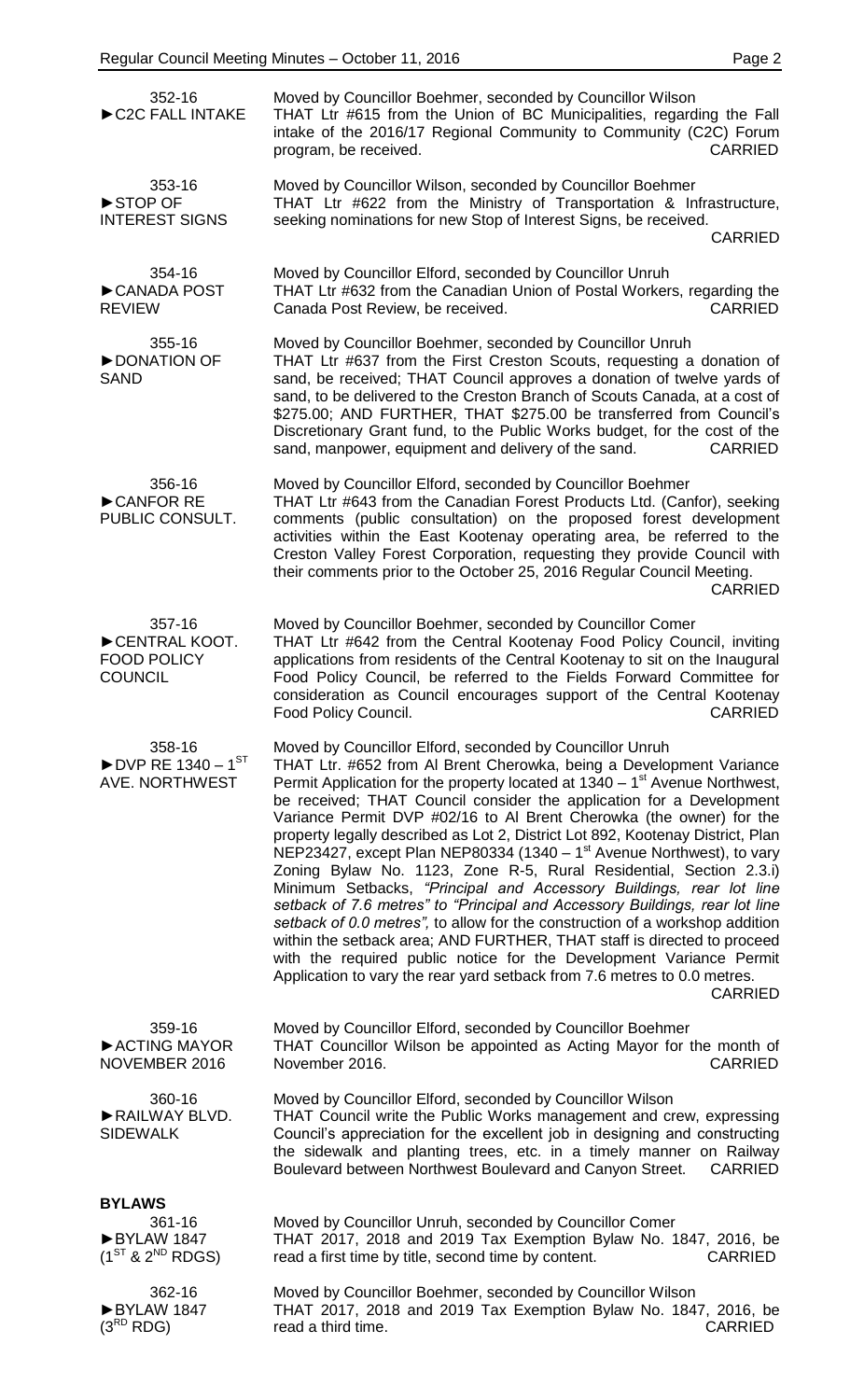363-16 ►STRATEGIC PRIORITIES CHART Moved by Councillor Wilson, seconded by Councillor Comer THAT the Strategic Priorities Chart, as presented, be received. CARRIED **NEW BUSINESS** 364-16 ►FORTISBC **RESOURCE** PLANNING Moved by Councillor Elford, seconded by Councillor Comer THAT Ltr #661 from FortisBC, regarding an Energy Planning Workshop and Site Tour, be received. and Site Tour, be received. **REPORTS OF REPS.** ►CLR BOEHMER Councillor Boehmer reported on his attendance at a Creston & District Community Coop meeting, the funeral service for Councillor Snopek, and participation in the Columbia Basin Alliance for Literacy campaign. ►CLR COMER Councillor Comer reported on her attendance at the Union of BC Municipalities annual conference, Fields Forward Strategic Planning meetings and the funeral service for Councillor Snopek. ►CLR ELFORD Councillor Elford reported on his attendance at the Union of BC Municipalities Conference, the Creston Valley Regional Airport Society meeting, and the funeral service for Councillor Snopek and participation in the Columbia Basin Alliance for Literacy campaign. ►CLR UNRUH Councillor Unruh reported on her attendance at the Union of BC Municipalities annual conference, a Creston Valley Blossom Festival meeting and the funeral service for Councillor Snopek. ►CLR WILSON Councillor Wilson reported on her attendance at a Creston Valley Blossom Festival meeting, the Union of BC Municipalities annual conference and the funeral service for Councillor Snopek. ►MAYOR TOYOTA Mayor Toyota reported on his attendance at the Union of BC Municipalities annual conference, the Kootenay Rockies Tourism Annual General Meeting, the Community Directed Funds meeting, a Fire Hall Schematic Design meeting, the funeral service for Councillor Snopek, participation in the Columbia Basin Alliance for Literacy campaign, the hosting of a 'Meet the Mayor' public opportunity, and wrote a Council article for the Creston Valley Advance. ►STAFF REPORTS Members of staff provided verbal reports on key issues and projects currently being addressed by the various Departments. 365-16 ►RECEIVE REPORTS Moved by Councillor Elford, seconded by Councillor Comer THAT the verbal Reports of Council and staff members, be received. CARRIED **GIVING OF NOTICES** COTW – October 18, November 1, 15, December 6, 2016 COUNCIL –  $2^{nd}$  & 4<sup>th</sup> Tuesdays of each month – October 25, November 8, 22, December 13, 2016 December 3 – Santa Parade **QUESTION PERIOD** ►CBAL PARTICIPATION Mr. Lorne Eckersley of the Creston Valley Advance, expressed appreciation to those members of Council who participated in the Columbia Basin Alliance for Literacy campaign by selling newspapers. ►2125 CEDAR STREET RESPONSE Ms. Audrey Vance expressed appreciation to the member of Council that took the time to discuss issues regarding the road condition in the 2000 Block of Cedar Street. 366-16 **MOVE TO CLOSED MEETING** Moved by Councillor Elford, seconded by Councillor Unruh THAT by authority of the Community Charter, this meeting is closed from the public and/or news media, pursuant to Sub-Section 90(1)(c) and (e). CARRIED **RECONVENE** The Regular Council Meeting reconvened at 4:57 p.m.

367-16 **ADJOURNMENT** Moved by Councillor Elford THAT the Regular Council Meeting of October 11, 2016, be adjourned at 4:57 p.m. CARRIED